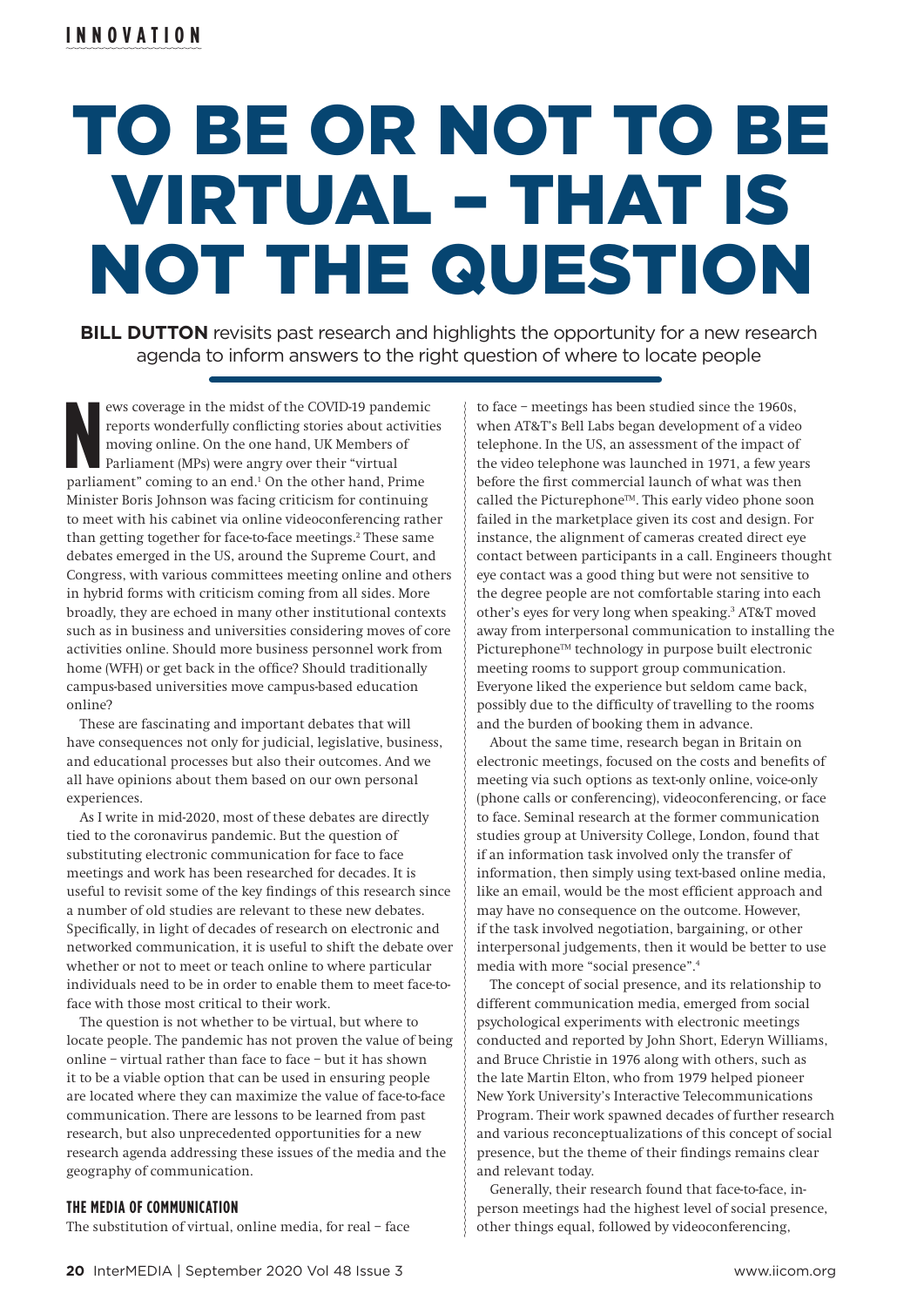# **INNOVATION**



followed by text-only telecommunications. Social presence leads to some inefficiencies in simply transferring information. Think of walking into someone's office to get an address, and the conversation that would surround this task. Not efficient. So less social presence can be more efficient, such as by reducing distractions.<sup>5</sup>

That said, any transfer of information is inevitably in some part a negotiation, such as "please listen", or "please may I have this address". That said, some in-person meetings can have little social presence, such as teachers trying to hold students' attention in a large lecture hall. Nevertheless, some information tasks are relatively more focused on negotiation, such as arriving at a group decision or judgement and other more focused on information transfer, such as distributing a report. If you are essentially giving or receiving information, it is more efficient to use media with less social presence – say an email or a recorded video lecture. If negotiating or making a judgement, particularly as a group, it is better to meet face to face.

However, this last call depends on your status in the group. If you are the leader or most influential in the group, it is better (for you) to meet face to face, as this will enable you to better assert your position of authority or realize any benefit of your personal communication skills. If you are less likely to be influential in the group meeting, it might well be better for you to meet online, as text- or voice-only, such as a phone call, can have a levelling effect, making it more difficult for those at a higher status to dominate the discussion. For example, before email, the telephone was often viewed as a democratic technology given its levelling effect. (It would still be viewed in this way if it were possible to reach anyone by phone!)

Remote communications can also change the composition of meetings. I once studied a West Coast satellite communication firm, which traditionally held quarterly reports for a department by the head travelling to the head office on the East Coast, and then reporting back to his colleagues. In contrast, when they met over videoconferencing, his colleagues could sit in on these meetings and see and hear exactly what the head office said, giving them an advantage by removing their dependence on one representative's interpretation.6

Given these interpersonal social dynamics, the choice of medium is complicated. It could have redistributive versus Pareto-optimal implications. Whatever you decide, some might be better off and others worse off by choosing one medium over another. Therefore, it is not surprising, for example, that teachers and supervisors prefer faceto-face communication with their students or workers they supervise rather than remote and less personal communication media.

## **THE GEOGRAPHY OF COMMUNICATION**

On the basis of social presence, it is preferable to ensure that critical communication – tasks that go beyond simple information transfer – are face to face. So rather than a simple choice of medium, and given the realities of people distributed around a building and around the world, it becomes an issue of the geography of communication – where people are located. Telecommunications has not led to the "death of distance".7

An insightful analysis of this issue arose from a study of organizations that concluded it was geography that still mattered the most.<sup>8</sup> It was most critical to be where you needed to be for tasks that benefit from face-toface communication. Tracking the evolution of these organizations, it was clear, for example, that back office operations at a bank do not need to be in a central city because it is most important to enable those in the back office to communicate well with one another, not necessarily with top management. Therefore, they can be located outside of a high-rent district in the central city to a more remote back office.

In contrast, the top management of a bank would need to have good communication with executives at different businesses, law firms, accounting firms, and be near executives of their largest customers, creating an argument for them to be located in the central city – where face-toface communication will be enabled with other executives. In short, you should try to locate people where they most need to have face-to-face communication and rely more on online media for remote communication for less critical information and communication tasks.

Therefore, the key question is not whether to use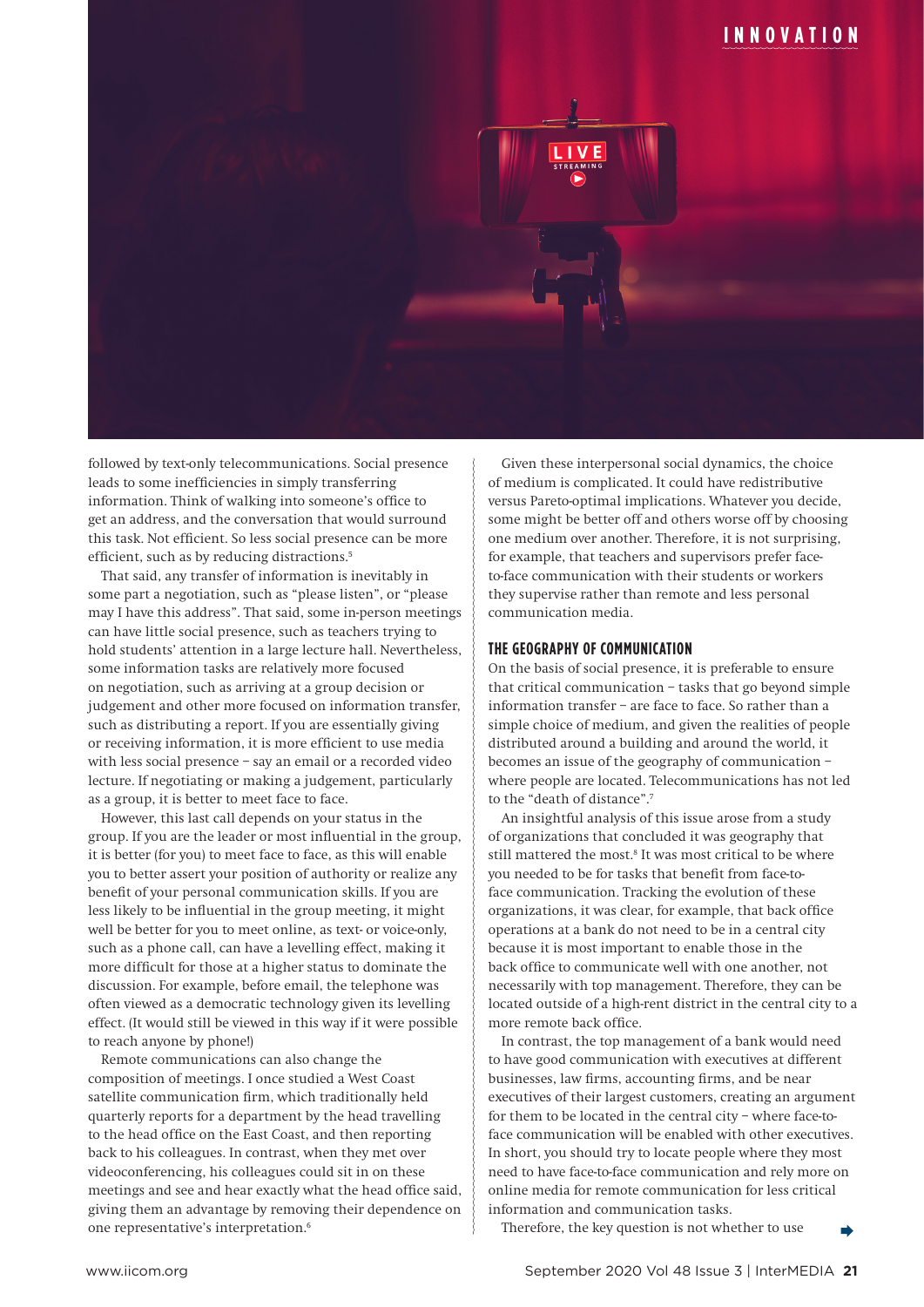# **INNOVATION**

online or face-to-face communication, but where you should be in order to facilitate face-to-face communication with the most critical people in your life and work. Here is where the problems arise for teachers, sales personnel, politicians, legislators, and judges. Should they be closer to their students, customers, constituents, their colleagues, the leaders of their party, the defendant, the media, or their staff.

The coronavirus pandemic simplified this geographical calculus, as many people were required to stay at home and use online media. As the lockdowns eased, the experience with working online led to many individuals wishing to remain at home and online, but the interests of many employees are not likely to be served by WFH. For instance, politicians, including parliamentarians and members of Congress will need to be in many places at once in order to work effectively with many different kinds of actors critical to their role in politics and government. In this situation, online media will better enable them to be where they most need to be at any given time to meet face to face with the most critical individuals and groups.

Sounds simple, but it is not. Ideally, this understanding should lead legislatures and parliaments and executives to enable their colleagues to have options. Tell them: "Be where you should be to have the most important conversations you can have today – to be present in the most critical meetings." Use online media to follow, contribute to, and otherwise participate in activities that are less critical. You might well need to be left alone to write, for example. In some respects, these issues might lie in part behind moves toward "hybrid" virtual legislatures, and "hybrid" online teaching options, so that some activities can be moved online, and some remain face to face. But choices need to be more fine-grained and flexible than most hybrid models appear to be.

## **THE COMPLEXITY OF CASES**

The real world is more complicated. One cannot always choose where they are located, nor whom is co-located with them. Looking at a couple of specific institutional contexts, particularly business and universities, it is possible to see how geography rises to the forefront of everyone's calculations.

## **THE BUSINESS CASE**

In the UK in 2020, businesses in London and other central business districts across the nation emptied out as more personnel were asked and allowed to WFH, creating what some called "ghost towns" of central cities. By September, six months after the March pandemic hit the country, the UK's Office of National Statistics estimated that 40 percent of employees were working remotely, primarily from home, with residents of London being more likely to WFH than residents of other areas.9

With uncertainty over the pandemic remaining high, many employees and businesses were positioning themselves to remain WFH – as the new normal. One CEO spoke of working from home "forever".10 For example, banks were planning to convert some of their branch offices to be used for office space, enabling them to downscale branches and their use of office space in high-rise buildings and

more expensive London or central city real estate across regions of the UK.11

Despite the health and financial pressures to WFH during the pandemic, there remain many incentives to go back to the office. With schools opening, and the UK government seeking to create the conditions for the public and politicians to return to work, return to school, and return to Parliament, there are new pressures to work from the office (WFO). Moreover, while many employees found WFH to be productive and advantageous, many found it difficult.12 Babies, toddlers, pets and household interruptions during videoconferences were a novelty for some but became a problem for many who quickly tired of the distractions. Moreover, while many did not need to interact on a daily basis with those with whom they shared office space at work, they might be better off mobile and located closer to their customers and clients, rather than at home.

The traditional line-of-sight management rationale for centralized offices has been undermined by such innovations as performance-based management and online activity-based tracking of work. The pandemic proved that business could be done remotely. However, it did not establish the superiority of WFH as opposed to working from remote office centres or in the central city. This would depend not on being able to communicate online, but on whether they would be better placed in a location where they could meet face to face with those within their business and their business partners and clients at a more central location or from their home.

The ability to work online might have been a surprise to many, but it did not establish the superiority of one or another approach for all employees or even all information workers across all businesses. It will require critical analysis on a case-by-case basis to establish where a person would best be located. Therefore, any blanket endorsement of WFH or moving back to WFO is likely to be off the mark for many individuals and businesses.

#### **UNIVERSITIES AS A CASE**

Universities are poised to begin a new academic year with great uncertainty. They have been telling faculty, students, parents, and the larger public about how they intend to respond to the COVID-19 pandemic.<sup>13</sup> Despite much instability and some high-profile reversals, decisions have been taken by many universities about how classes will be held at least in the early stages of the coming academic year.

In this context, educators are discussing how they expect all the various actors and stakeholders to respond to different strategies and what this means for the future of higher education. Is this crisis an opportunity for fast tracking the sector to more efficient and affordable approaches to education, if not a major shift to online learning; a temporary stopgap before the virus is bottled up and they return to normal; or an inevitable train wreck for the future of higher education, such as the creation of campus-based education at the very top universities and moves to online education at others? Alternatively, will most institutions basically muddle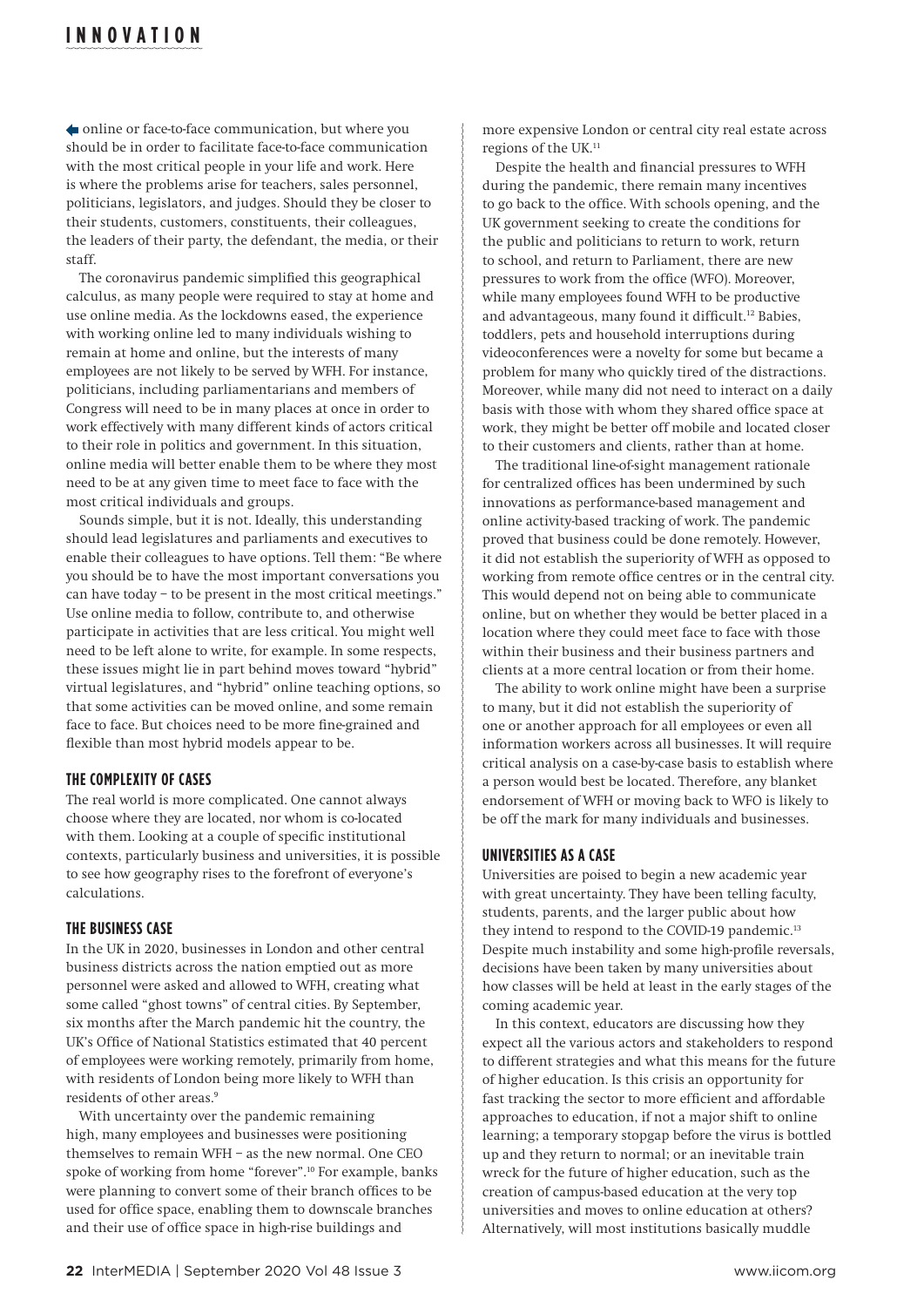through this pandemic before reverting to more conventional approaches. Simply search online for "COVID-19 and the future of higher education" and you will find a continuing stream of articles, interviews, and opinion pieces.

I have been supportive but also concerned about the challenges of moving higher education online for decades<sup>14</sup> and have tracked unfolding developments and have reflected on what should be done.<sup>15</sup> The challenges are serious (see box). Many if not all universities have had to take very significant steps.<sup>16</sup> Some moved their most recent graduation ceremonies completely online albeit many of these same institutions promised to invite students back for the real thing in the future.

 Some universities have chosen to move to online courses completely or, to varying degrees in various scenarios, to blended approaches to delivering courses. A number are offering more choices to students, such as to defer, take their courses online, attend hybrid (online and in class) courses, or physically attend classes that respect social distancing. All these options are approached in the midst of uncertainty over whether fewer or more domestic and international students will want to attend classes, be able to take online courses, live on campus, and pay the going rates of tuition.

Here again, any blanket endorsement of online versus in-person teaching and learning is unlikely to be the best solution. Efforts to enable teachers and students to have options seem to be the most promising but also more costly and therefore problematic in the context of coming financial shortfalls.

#### **THE RESEARCH AGENDA**

A main concern with these developments in business and industry as well as education is the need to learn from these real-world, natural experiments occurring right before our eyes. At a recent online discussion of the transformation of the classroom in higher education, there was an observation of one panellist that captured a shared sense that very little systematic empirical research is being done to track and assess developments. This seems to be the case. A far more ambitious research agenda needs to be developed as soon as possible.

Of course, there is a body of research on the lessons learned from electronic meetings and online education over the decades. There have already been reports on early experiences with online education following the spread of COVID-19.17 There are early predictions of likely financial and pedagogical implications. And many discussions within and across disciplines about how to teach online.18 But more systematic empirical research on actual impacts needs to be undertaken.

This is the time to capture the lessons being learned by business and higher educational institutions over the coming months and years, initially by developing a strong research agenda. Since public research funding tends to rely on business to sort out its own issues and priorities, let me focus more attention on education as a key institution requiring more focused public research.

For a start, educators should be talking to those

#### **KEY CHALLENGES FACING ONLINE EDUCATION AND LEARNING**

 $\bullet$  Training – The rapid transition in response to the pandemic is pushing many educators and students into the use of tools and techniques that they did not choose and have not been trained to use.

l Tools – The tools and platforms are often slow and clunky and seldom up to speed with the commercial platforms used by most internet users.

l Outcomes – We don't really know how to do online education in a way that is successful in motivating and holding students, leading to low retention rates.

l Context – So much of education is not simply the transfer of information, including social comparison with other students, learning from peers, and being inspired by teachers and fellow students.

l Ecosystem – The business model of campus-based educational institutions does not translate to online education, which undermines high tuition fees, diminishes student housing and service income and requires team support.

at innovative institutions of higher education. Even quite traditional universities, such as Oxford, have been doing online education, such as through their Department of Continuing Education, for decades.19 There are also major online universities, for example, and universities that have been founded and have years of experience in remote or distance education, such as a set of open universities like the Open University of Catalonia (Universitat Oberta de Catalunya) and the first Open University (OU) which is based in the UK. Can we learn from them?

These pioneers know the challenges of online and other remote teaching and learning, such as the difficulties of synchronous sessions when many are in the workplace or involved with childcare. They have learned and responded to the expectations of today's students for multiple media in presentations, including not only text but pictures, case studies, videos, games, audio recordings, virtual laboratories and more, although varied by the course and appropriate to the discipline. There is no such thing as one form of online class, when how teachers approach a chemistry class will be very different from a maths or a philosophy course.

The OU has dealt for decades with issues of web accessibility and digital governance given the mode of teaching and learning, which campus-based universities would have to address if more of their teaching was done online. The OU and other open universities have found it critical for teams rather than individuals to build courses, given the different skill sets required for the content and its delivery. Traditional campus-based courses are still delivered primarily by one faculty member, possibly with teaching assistants, rather than a team with multiple backgrounds.

More importantly, given the range of approaches taken by over four thousand universities (degree-granting postsecondary institutions) in the USA alone, this coming academic year should provide an unparalleled opportunity to discover what works well across different kinds of courses and institutions. There will still be problems with such